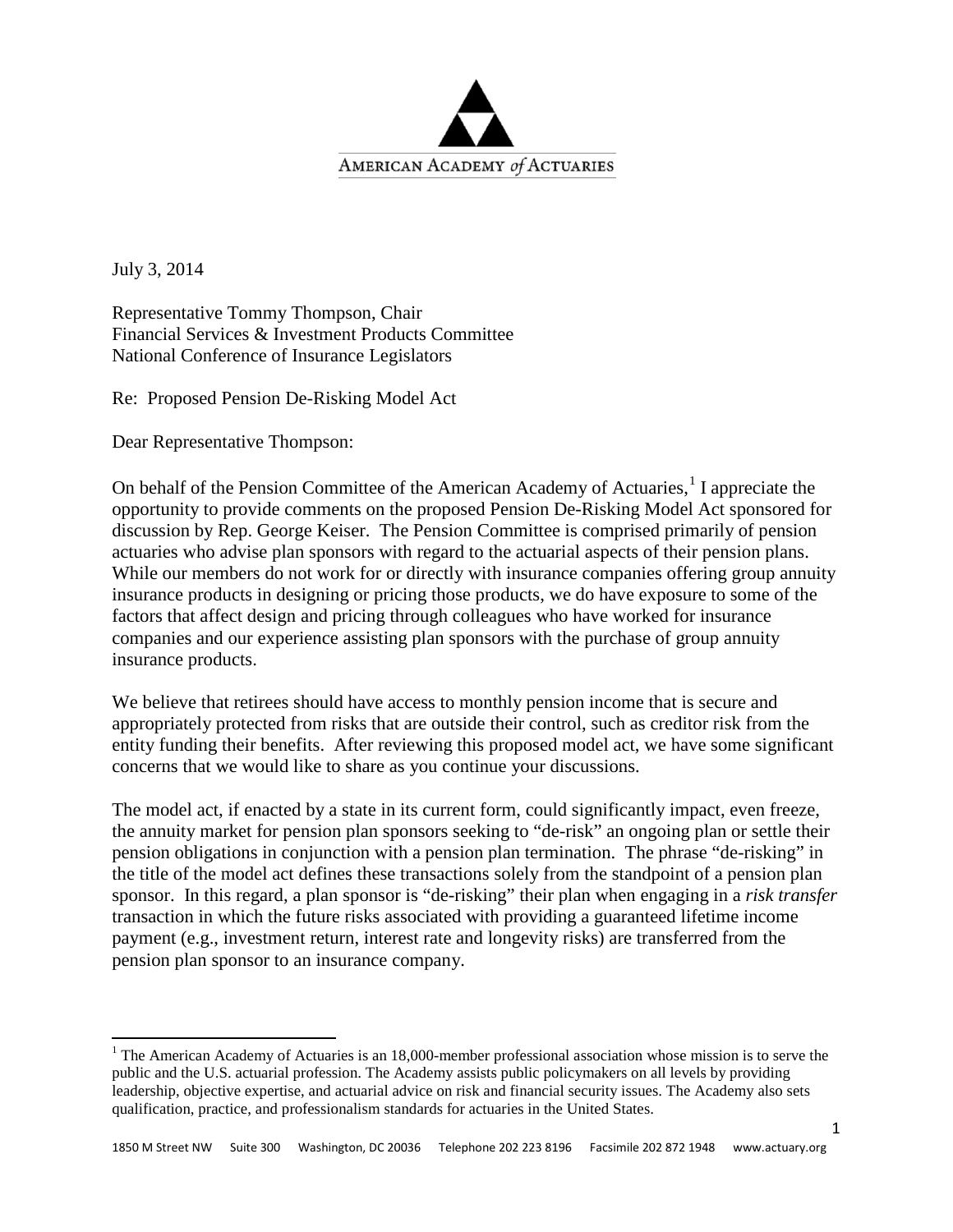Throughout the remainder of this letter we will refer to *de-risking* as it is used in the model act, but we encourage you to bear in mind that these transactions merely transfer risk, they do not eliminate risk. This caveat of course raises a critical question: which entity – plan sponsor, insurance company, or participant – is best equipped to manage these risks?

In our view, pension de-risking transactions do not necessarily need to be "limited," per se, as many retirees benefit from them. Retirees can benefit from de-risking transactions by their removal of the risk of benefit cutbacks associated with future plan sponsor insolvency. If a plan were to terminate without sufficient assets to cover all benefit obligations, pension plan participants could see their monthly income reduced.

U.S. Department of Labor (DOL) Interpretive Bulletin 95-1 requires that any plan fiduciary purchase a group annuity from the "safest available" annuity provider. This bulletin already limits which insurers can offer group annuities and require plan sponsors to consider, among other factors:

- The quality and diversification of the annuity provider's investment portfolio;
- The size of the insurer relative to the proposed contract;
- The level of the insurer's capital and surplus;
- The lines of business of the annuity provider and other indications of an insurer's exposure to liability;
- The structure of the annuity contract and guarantees supporting the annuity, such as the use of separate accounts; and
- The amount and extent of additional protection provided through state guaranty associations.

We suggest that NCOIL consider the DOL's rules when a comparison is made between the risk of transferring the future benefit obligation to an insurance company to leaving the risk at the employer level. Unlike insurance companies, employers are not obligated to issue financial statements on a solvency basis, and plan sponsors have far more latitude—and can take more risk—in the investments they can choose than do insurers. Solvency risk is, of course, directly related to benefit security. Insurance companies must be vetted and meet very stringent requirements in order to be selected to guarantee future pension benefits, yet any employer (regardless of its financial health) is permitted to sponsor a defined benefit plan.

Plans of failed companies are backstopped to an extent by the Pension Benefit Guaranty Corporation (PBGC). However, the PBGC<sup>[2](#page-1-0)</sup> maximum guaranteed benefit at age 65 is currently \$59,[3](#page-1-1)18 per year; at age 55 the maximum guaranteed benefit is currently \$26,693.<sup>3</sup> Benefits that have been transferred to an insurer are backed by state guaranty insurance coverage, which varies by state. Thus, it is difficult to draw a general conclusion as to which is preferable; the analysis will differ by participant based on the individual circumstances (e.g., amount of benefit, which state's guaranty coverage applies, etc.)

<span id="page-1-0"></span> $^{2}$  In 2014, the PBGC posted a \$27.4 billion unfunded liability in the single employer insurance program. While this underfunding poses some threat to benefit security of those workers whose benefits have been transferred to PBGC, many believe that Congress would take action to fund PBGC-backed benefits in the case of insolvency.

<span id="page-1-1"></span> $3$  Additional reductions to both the amounts in this sentence are made for benefits that provide for continued payments to a beneficiary following the participant's death.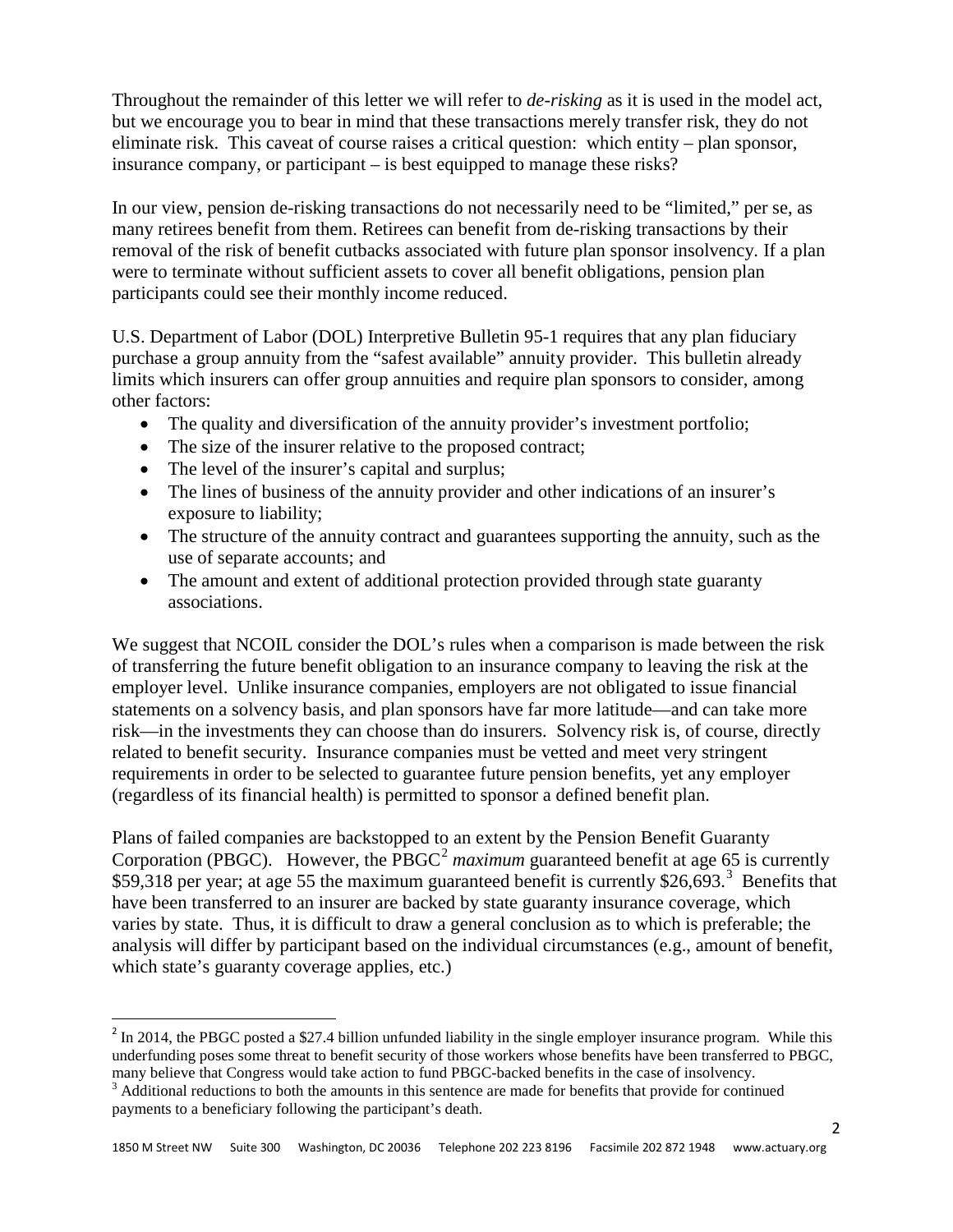We have not attempted to compile data, but from anecdotal observation, non-insurers fail at a far greater rate than insurers. On that basis alone, a participant would be better off having benefits secured by an insurer backed by a state guaranty association rather than an employer-sponsored pension plan backed by the PBGC. In underfunded plans with a plan sponsor nearing bankruptcy or otherwise unable to meet its financial commitment to the pension plan, having benefits guaranteed at their full amount by a "safest available" insurer would likely be a better alternative for plan participants than the PBGC insurance. Underfunded plans may be restricted by law from entering into a de-risking transaction (or simply be unable to afford one), however sufficiently funded plans should not be unduly restricted from engaging in a de-risking transaction as a means of reducing the risk of future underfunding.

# **Specific Observations on the Provisions of the Model Act of Greatest Concern**

# **ERISA Preemption Risk**

The Employee Retirement Income Security Act (ERISA) could preempt certain aspects of this model act once enacted if it is deemed to affect participants' benefits governed by federal statute rather than the insurance companies offering the products. The ERISA rules governing these transactions were designed to provide a uniform standard so as to avoid administrative complications for sponsors operating plans with participants spread across multiple states. While the purpose of the draft model act is to provide uniformity, if any state makes modifications we expect that insurers and plan sponsors will struggle to comply with the differences.

We recommend NCOIL ensure that the model act does not put states at risk of federal preemption lawsuits if enacted by avoiding provisions that cover areas already governed by ERISA. For example, Section 8 of the model act would allow a retiree to opt out of a de-risking transaction by electing a one-time lump sum payment as an alternative to continuing future monthly annuity payments from the insurer. The model act mandates the lump sum calculation be determined using an interest rate no greater than the 90-day average 10-year Treasury rate plus 200 basis points. This interest rate basis is in direct conflict with the rates mandated for minimum present value under ERISA in Internal Revenue Code §417(e), which most plan sponsors use to calculate lump sums. The Pension Committee believes this provision could place a state that adopts the model act at risk of a federal ERISA preemption if this results in a lower lump sum value than the §417(e) rates. There is also risk of an ERISA preemption because the model act would *require* sponsors to offer a benefit that is not otherwise available under a plan prior to the de-risking transaction.

Additionally, the language in the model act is not clear as to whether this provision would apply to all annuity purchases from ERISA plans (which includes annuity placement upon plan termination) or only partial annuitization or de-risking transactions entered into by an ongoing plan.

## **State Regulatory Approval of De-Risking Transactions**

Section 5 of the model act, which requires regulatory approval by states where more than 25 percent of affected retirees reside, could cause large administrative complications, leading to lengthy time delays in completing de-risking transactions. Plan sponsors could be effectively unable to do a final annuity placement, discouraging them from entering into these transactions. For instance, under this provision, an ERISA trust sponsored by a company in Kentucky seeking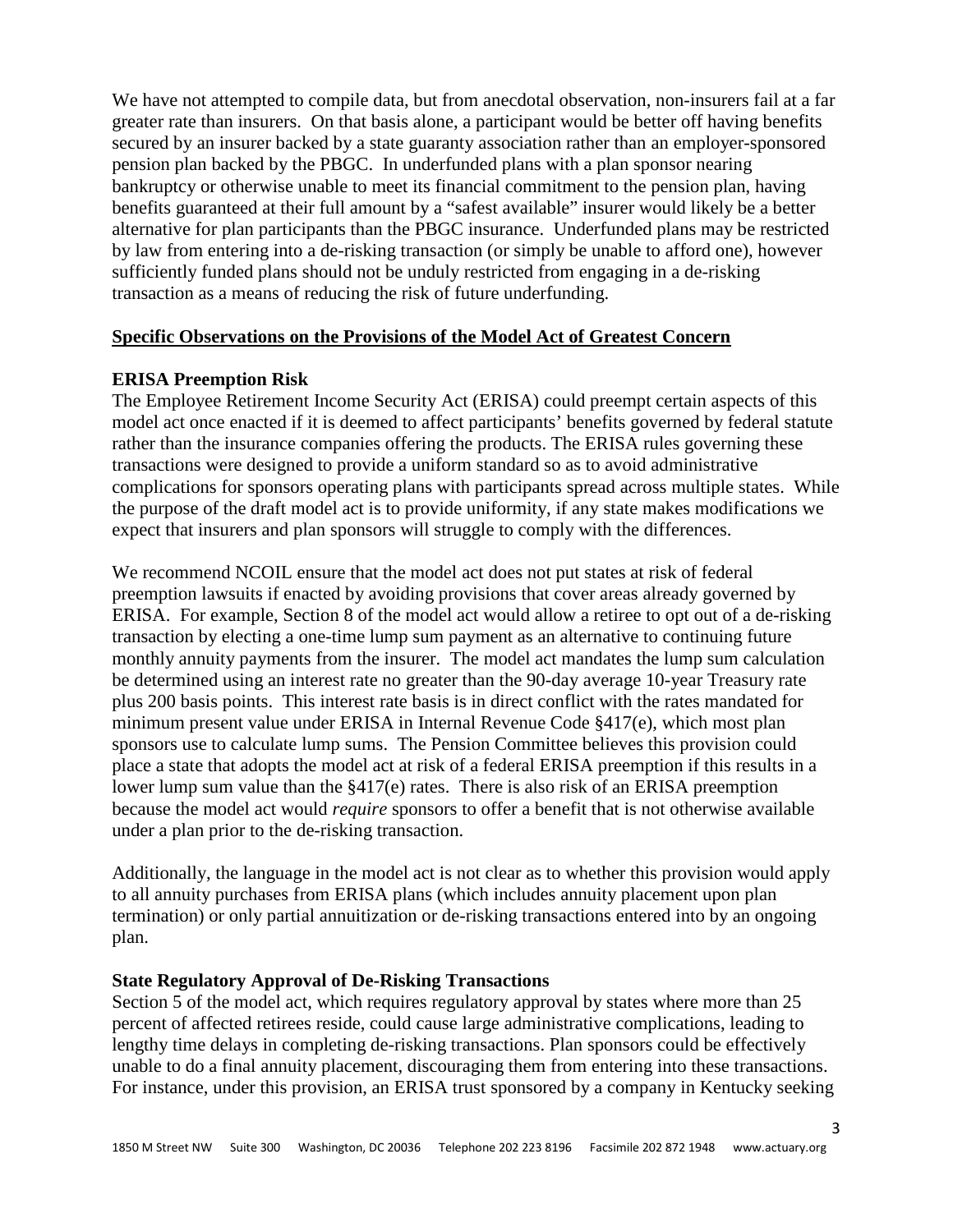to purchase an annuity from an insurer in New Jersey, would need to get approval in Ohio and Nevada if more than 25 percent of its employees resided in those states. To further illustrate, Arizona might receive requests from multiple insurers in different states regarding this same transaction and would need to coordinate their response to ensure that one insurer is not put at a competitive disadvantage due to an administrative delay.

## **Impingement on Plan Sponsor Settlor Rights**

ERISA acknowledges that certain activities of the plan sponsor fall outside the scope of fiduciary obligation. Plan sponsors are given the freedom to establish a plan, choose which plan design features and level of benefits will be offered, and make the decision whether or not to amend or terminate a plan based on the company's business interests without falling under ERISA fiduciary responsibility. These functions are known as *settlor activities*, and are separate and distinct from fiduciary actions involving plan administration done in the sole interest of plan participants and beneficiaries.

The requirement under Section 8 and Section 11 of the model act that lump sum opt-out payments be offered to retirees that do not otherwise have that right under an ERISA plan, amounts to a state-legislated benefit increase imposed upon sponsors electing to engage in a derisking transaction. Such a requirement impinges on the ability of the plan sponsor to design the benefit program offered to their employees and increases the cost of providing benefits beyond the commitment made by the sponsor to those employees during their period of employment (i.e., the period during which they earned the right to the deferred compensation offered through pension benefits). It changes the fundamental nature of the transaction from de-risking to a benefit increase and will discourage plan sponsors (acting in a settlor capacity) from engaging in these transactions. Further, an indication that a company's settlor rights are subject to elimination will greatly increase the company's perception of the risk inherent in establishing or maintaining a plan, likely decreasing the availability of defined benefit plans and the participantfriendly guaranteed benefits they provide.

# **Option Risk**

Section 11 of the model act requires insurers to provide, at regular intervals, a lump sum payment option after a pension de-risking transaction takes place. Allowing lump sums at regular intervals allows retirees who know they are in failing health to exercise this option—a very valuable, expensive option in this case, and an option which to our knowledge is not available in any annuity contract on the market today, presumably because the cost associated with providing the option makes it untenable to consumers. Insurers will not absorb this cost, so they will have to charge employers for the option. Requiring a provision that encourages antiselection to this extent will either raise costs significantly or cause insurers to leave the market entirely. The only alternative available to sponsors is to forgo the purchase of annuities entirely and either offer one-time lumps sum to retirees or simply continue to pay annuity benefits. As previously discussed, this leaves retirees' monthly pensions subject to risks related to the financial health of the plan sponsor.

## **Use of Separate Accounts**

The limitation on pooling required in Section 9 of the model act could create a substantial disincentive to provide annuities. ERISA trusts do not operate for profit; most insurance companies do. This provision provides no ability to return profits earned (e.g., if the insured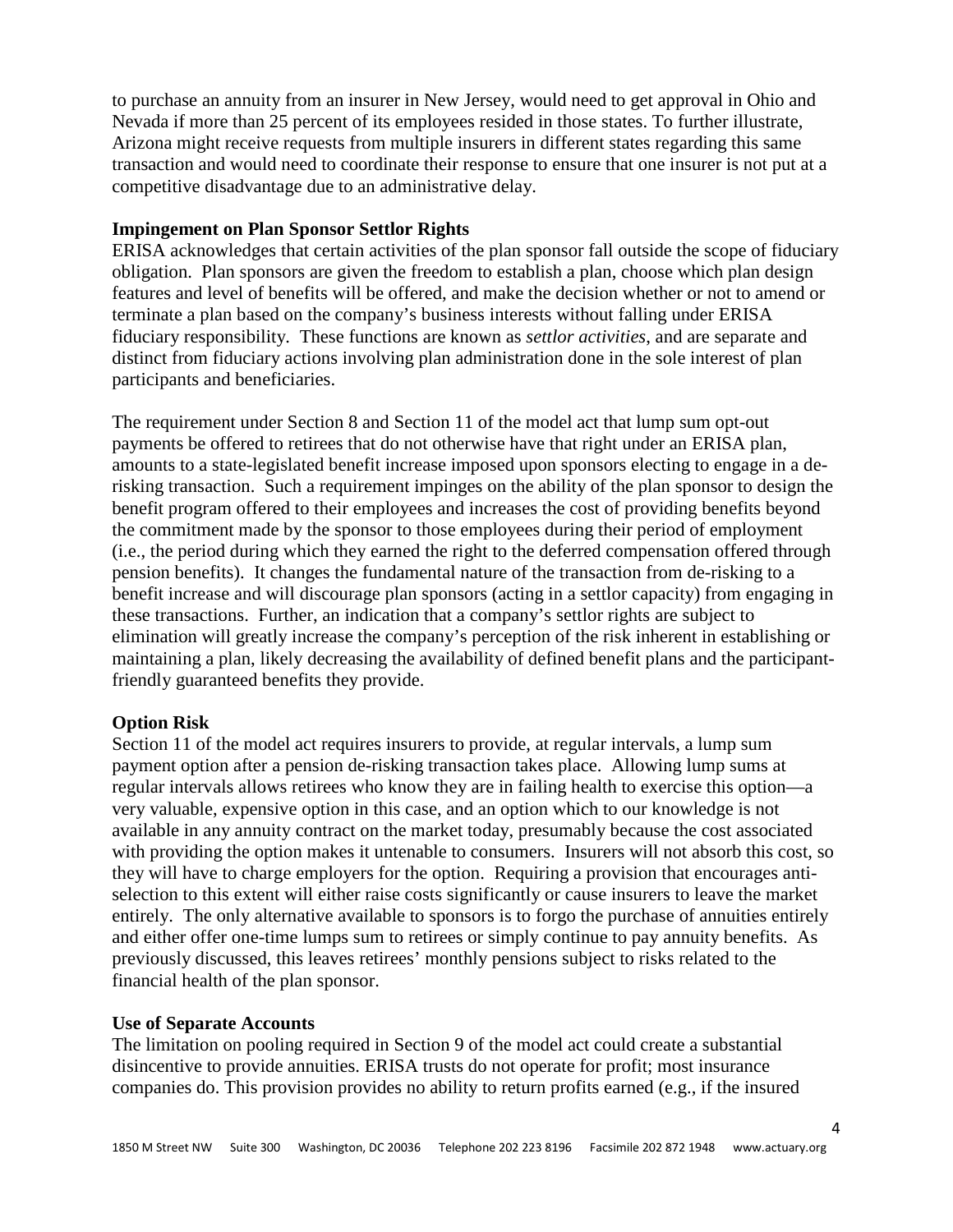population experiences higher than expected mortality or the invested assets exceed expected return benchmarks) to shareholders. Thus, it appears the only option for insurance companies to earn profit under these transactions would be to charge higher investment management or administrative fees.

The language in Section 9 does not clearly indicate whether each plan would have a separate trust or if all plans would be in one trust. Regardless, this provision would inhibit the insurer's ability to pool experience with other lines of business. Unless the trust itself was quite large, the pooling advantages of insurance could be lost and the cost of purchasing an annuity policy would likely increase commensurately.

## **Mandatory Disclosures**

The disclosures required under Section 7B significantly expand those required by ERISA and much of the disclosure is relevant only within the context of assessing the insurer's solvency, which would be very difficult for the participant to interpret even with the additional disclosures. For example, if interest rates were to rise substantially, the disclosures in 7B would likely show a large asset loss that might be perceived as a deterioration of funded position, which might not actually be the case.

These additional disclosures will create increased costs to insurers, providing incentives to leave this market or increase the cost of these annuity contracts, without actually making retirees more secure.

# **Third Party Guarantee or Reinsurance**

Section 6 of the model act requires all de-risking transactions to include a third-party guarantee or reinsurance that effectively replicates the protections afforded by ERISA through the PBGC insurance program. The Department of Labor and PBGC have stated that the settlement of a plan sponsor's obligation to an insurer that meets the "safest available" standards in DOL Interpretive Bulletin 95-1 is an appropriate substitution for the protections provided by the PBGC under ERISA. While we see no reason that a state could not require inclusion of the guarantee of the same level of protections through contracts they approve, requiring these guaranty arrangements operates under the assumption that a market would exist to sell this insurance, which remains uncertain.

We note that the original provisions of ERISA allowed for a secondary insurance market above the guarantees provided by PBGC; no reputable insurers were found who were interested in providing that type of insurance.

We encourage NCOIL to consider the allowance made by the DOL and PBGC for the substitution of insurer carefully selected by plan fiduciaries when deciding whether this additional level of protection is needed on top of the state guaranty association protection.

Retirees can benefit from de-risking transactions, particularly when the pension plan providing benefits is less than fully funded. For a well-funded pension plan, a "de-risking" transaction to a "safest available" insurer, backed by state guaranty association coverage, could be a better alternative than exposing participants to the future risk of having benefits cut back to the PBGC guaranteed amount in the event the plan becomes severely underfunded in the future. We note